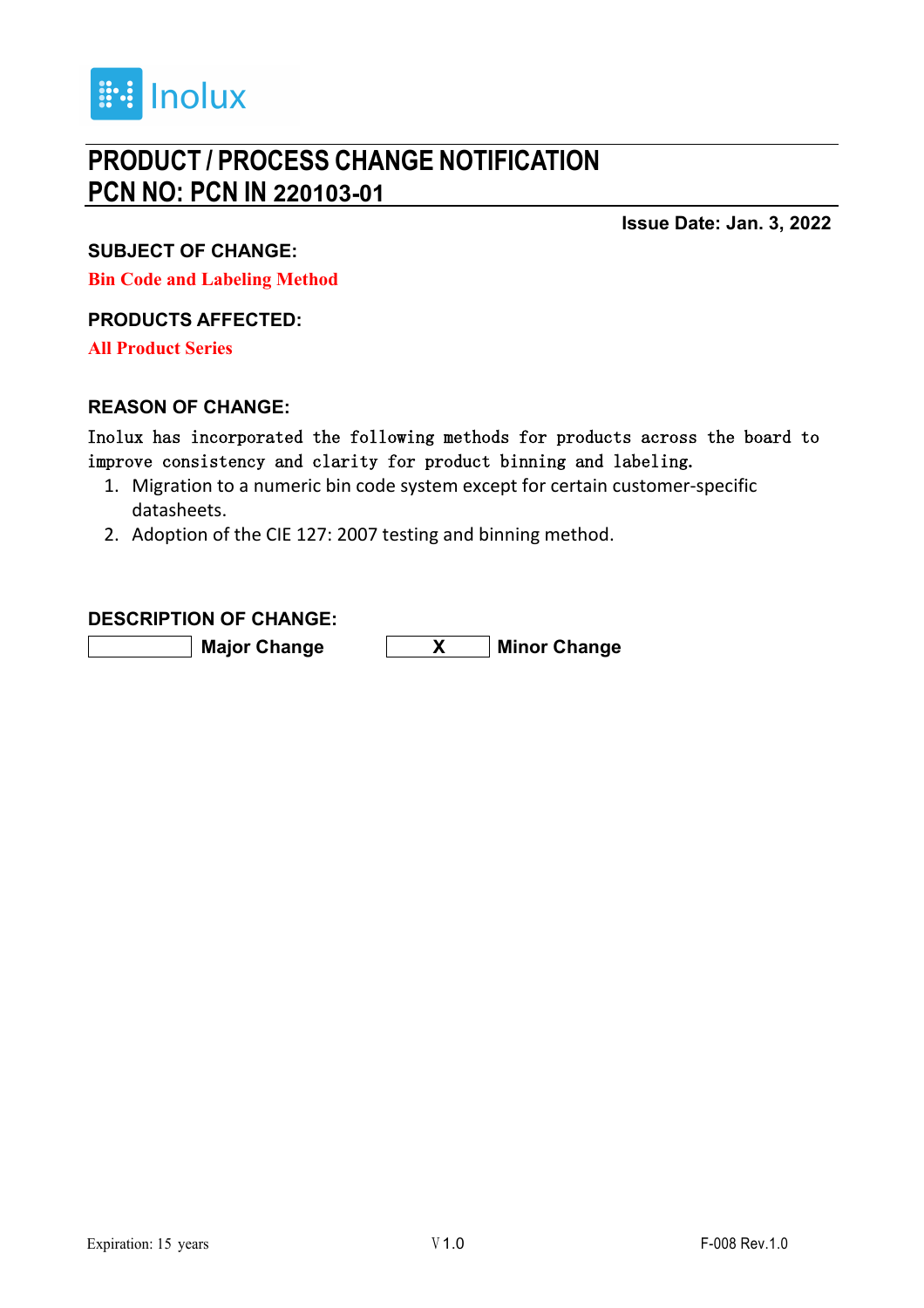

### **PRODUCT IDENTIFICATION TO INDICATE CHANGE:**



#### **PLEASE NOTE THIS IS AN UPDATE TO LABELING AND BINNING METHOD ONLY. THERE IS NO CHANGE TO THE PARTS. PART SPECIFICATIONS, MATERIAL COMPOSITION AND CHARACTERISTICS (ELECTRICAL AND OPTICAL) REMAIN UNCHANGED.**

#### **DATECODE OF CHANGE:**

**Feb. 1, 2022**

#### **DATE TO BEGIN SHIPPING:**

**Feb. 1, 2022**

#### **ASSESSMENT:**

| In case of any questions please contact us at: |            |                      |      |                  |
|------------------------------------------------|------------|----------------------|------|------------------|
| Issue By                                       | Department | Telephone            | Ext. | Fax              |
| William Chang                                  | TM         | $+1 - 408 - 8843871$ |      | $+1-408-8449618$ |
| Holton Lee                                     | GM         | $+1-408-8449698$     |      | $+1-408-8449618$ |